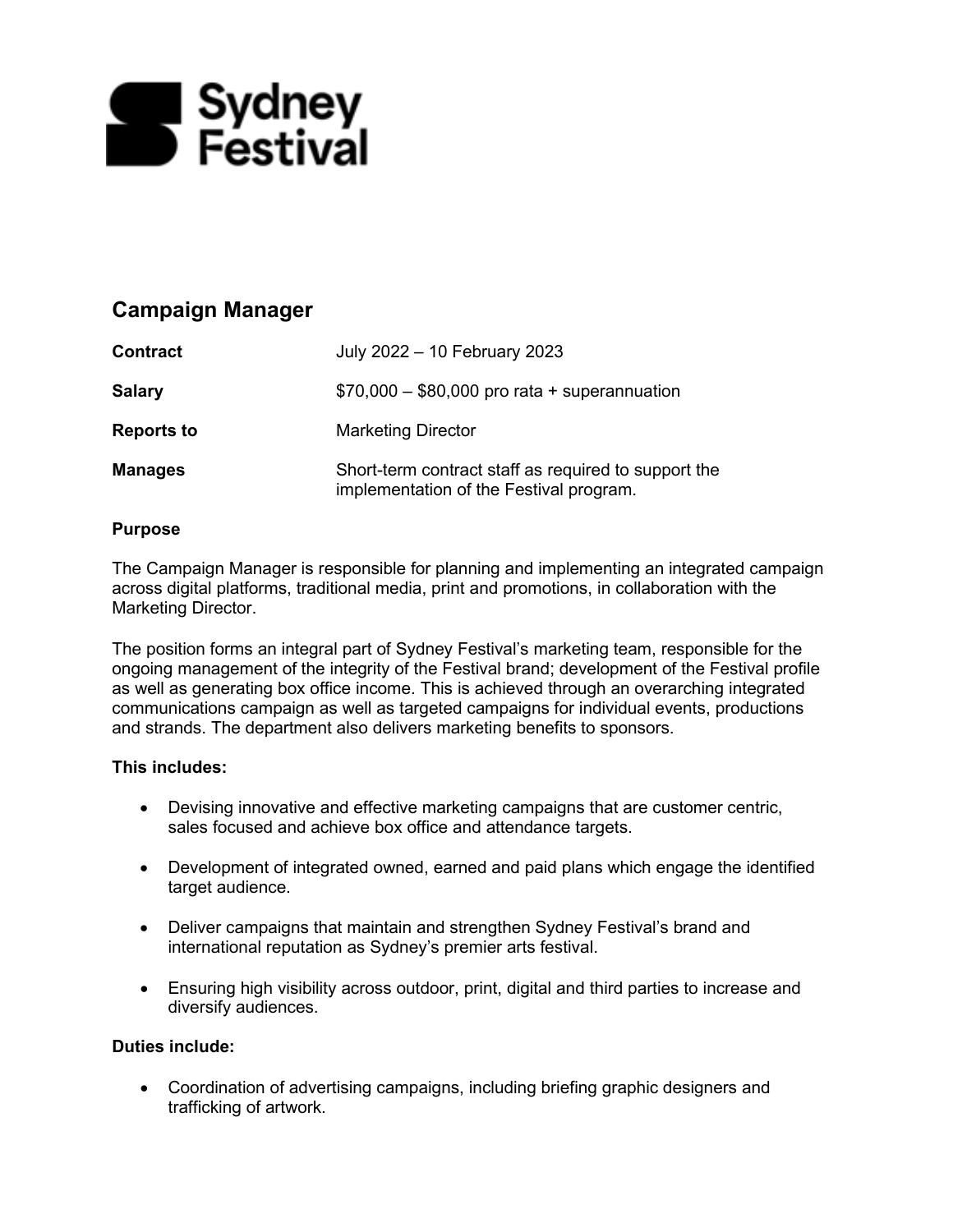- Management of relationships with media buying agency and media partners
- Management of print and distribution budget for print collateral including mini guides, café posters and flyers, and creation and implementation of print and distribution plan in collaboration with Marketing Coordinator.
- Planning and overseeing implementation of third-party promotions, competitions, giveaways and ticket offers.
- Working with Destination NSW and tourism partners to grow overnight visitation.
- Alongside the Marketing Coordinator, responsibility for completing a portion of signage briefs and working closely with the Signage Coordinator to ensure signage is designed and delivered to schedule.
- During the Festival, provision of social media support.
- Provision of retrospective marketing information for sponsorship reports.
- Marketing department administration and archiving.
- Provide marketing assistance across the organisation as required.
- Responsibility for managing the Marketing Campaign Timeline (Monday.com project sheet) and reporting to the Marketing Director on work in progress.
- Assisting the Marketing Director with financial management of campaign budgets, ensuring delivery is on time and on budget with Purchase Orders accurately entered into financial system.
- Other duties as directed by the Marketing Director.

### **Essential Skills and Attributes**

- Marketing Tertiary qualifications and previous marketing experience.
- Proven success in the implementation of strategic marketing campaigns that are customer focused and deliver commercial targets, preferably within the arts industry.
- Experience in managing agencies/internal design studios.
- Exceptional communication skills (written and oral), attention to detail and strong time management skills.
- Strong customer focus in dealing with internal and external stakeholders.